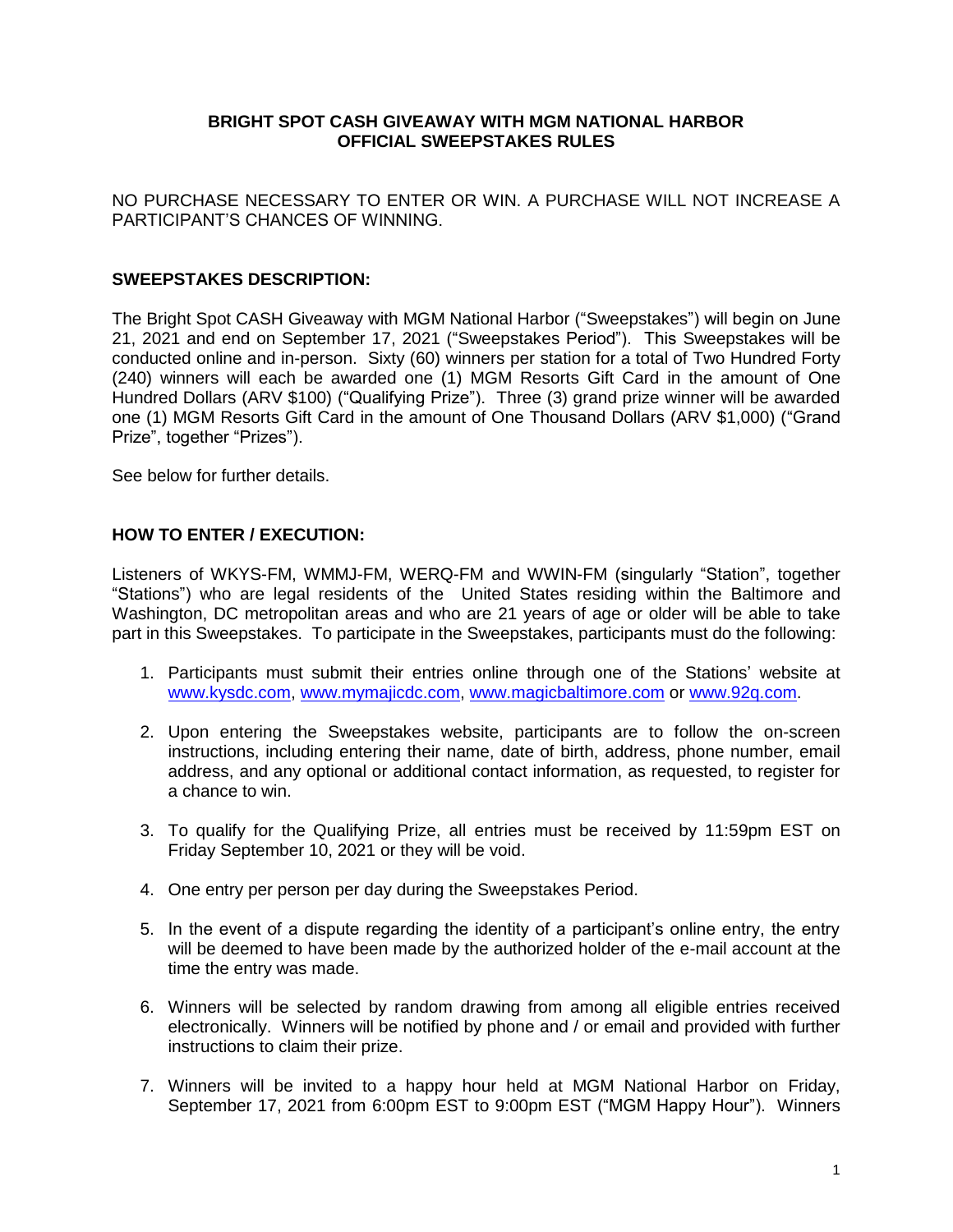must arrive and check in with Station personnel by no later than 6:00pm EST in order to qualify for the Grand Prize drawings.

- 8. Three (3) Grand Prize Winners will be selected via random drawing from amongst all winners who participated in the MGM Happy Hour. Grand Prize Winners must be present at the time the drawing is held in order to claim the Grand Prize.
- 9. Winners must provide valid identification (e.g. via valid state-issued driver's license, passport or other government-issued I.D. containing the person's name, date of birth, and photograph) and a completed W9 form to claim the prize. Identification documents must match information previously provided to the Station.
- 10. Prizes will be awarded only upon winner verification and final approval by the Station.
- 11. All decisions made by the Station and Company management, or any Sweepstakes Sponsor regarding any aspect of this Sweepstakes are final.
- 12. Entrants agree to be bound by the terms of these Official Rules and by the decisions of Station management which will be final and binding in all matters pertaining to this Sweepstakes.

# **ELIGIBILITY RESTRICTIONS:**

- 1. The Sweepstakes is open only to legal residents of the United States residing within the Baltimore and Washington, DC metropolitan areas who are 21 years of age or older at the time of Sweepstakes registration.
- 2. Employees of the Stations, Urban One, Inc. ("Company"), its officers, directors, subsidiaries, affiliates, general sponsors, advertisers, competitors, promotional partners, members of the immediate families, and members of the households (whether related or not) of any of the above are NOT eligible to participate or win in this Sweepstakes. For purposes of this Sweepstakes, immediate family members mean spouses, parents, grandparents, children, and siblings and their respective spouses.
- 3. Persons who have won a prize in another Sweepstakes or promotion of any kind from the Stations within the thirty (30) day period immediately preceding the start date of this Sweepstakes are not eligible to participate. Only one person per family or household (whether related or not) may win in any promotion from the Station during any thirty (30) day period.
- 4. Participants agree to abide with any applicable federal, state, local laws and regulations.

## **PRIZES:**

The following Prize elements shall be awarded:

An MGM Resorts Gift Card in the amount of One Hundred Dollars (ARV \$100)

The following Grand Prize elements shall be awarded:

An MGM Resorts Gift Card in the amount of One Thousand Dollars (ARV \$1,000)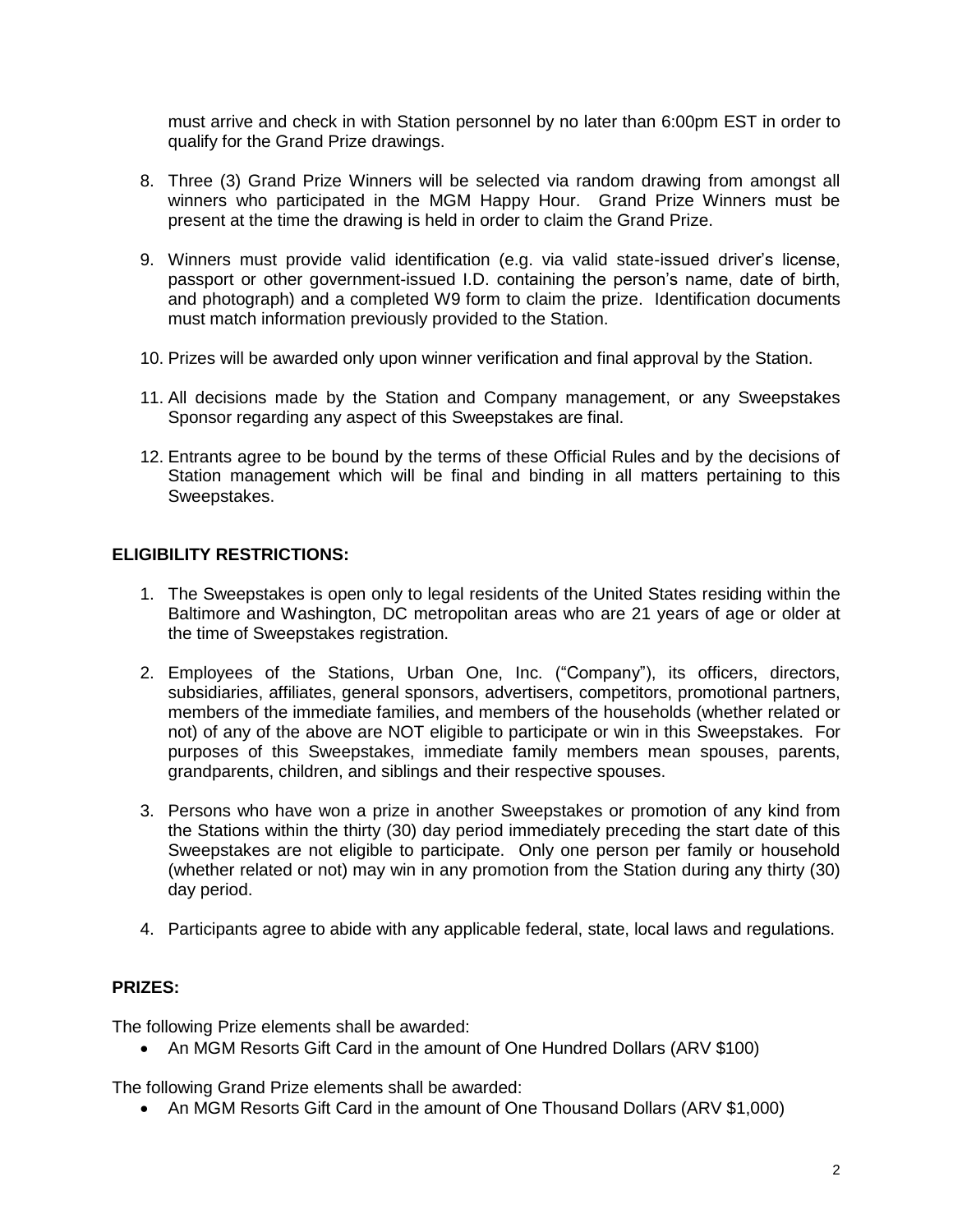- 1. No substitution of prize is offered, no transfer of prize to a third party is permitted and non-cash prizes may not be redeemed for cash value, except as determined by Station management and/or the sponsor in its sole discretion.
- 2. All Sweepstakes winners must sign and date official Station release and waiver forms as requested. Failure to do so will result in the winner's forfeiture of the prize.
- 3. All prizes will be mailed / shipped to the winner(s). A letter shall be included with each qualifying Prize reminding the winners of the MGM Happy Hour and the Grand Prize drawing, to be held on Friday September 17, 2021 beginning at 6:00pm EST.
- 4. If for any reason a Sweepstakes winner provides notice that they have decided not to accept an awarded prize, the winner may be required to sign a release form acknowledging forfeiture of the prize. It will be at the discretion of the Sweepstakes sponsor and / or Sweepstakes administrator if another Participant is to be selected as the winner if time permits.
- 5. Dates and times of concerts, events, activities, and trips promoted by event sponsors are subject to change and those changes are deemed to be beyond the control of the Station and the Company. Changes of venue, cancellation of engagements by performing artists, and/or their management may be permanent in nature. The Station and the Company are not obligated to make any effort to find an alternative prize under these circumstances.
- 6. Prizes will be awarded only upon winner verification and final approval by the Station.
- 7. In the event any winner is found to be in violation of these Official Rules or is otherwise determined by the Station, in its sole discretion to be ineligible, he/she may be required to forfeit the prize or to reimburse the Station and / or any sponsor for the stated value of the prize if such a violation is found after the prize has been used by winner.

## **GENERAL CONDITIONS:**

- 1. Winners are responsible for all applicable taxes associated with the receipt of the prize.
- 2. Any person winning over \$600.00 in prizes will receive an IRS form 1099 at the end of the calendar year for tax purposes and a copy of such form will be filed with the IRS as required by law.
- 3. No purchase necessary. Sweepstakes is void where prohibited. Sweepstakes is subject to all applicable federal, state, local laws and regulations.
- 4. Odds of winning depend upon the number of eligible Participants participating during the Sweepstakes Period.
- 5. By participating in the Sweepstakes, the winner or winners agree to have their name, voice, or likeness used in any advertising or broadcasting material relating to this Sweepstakes, in any media now known or hereafter devised for advertising or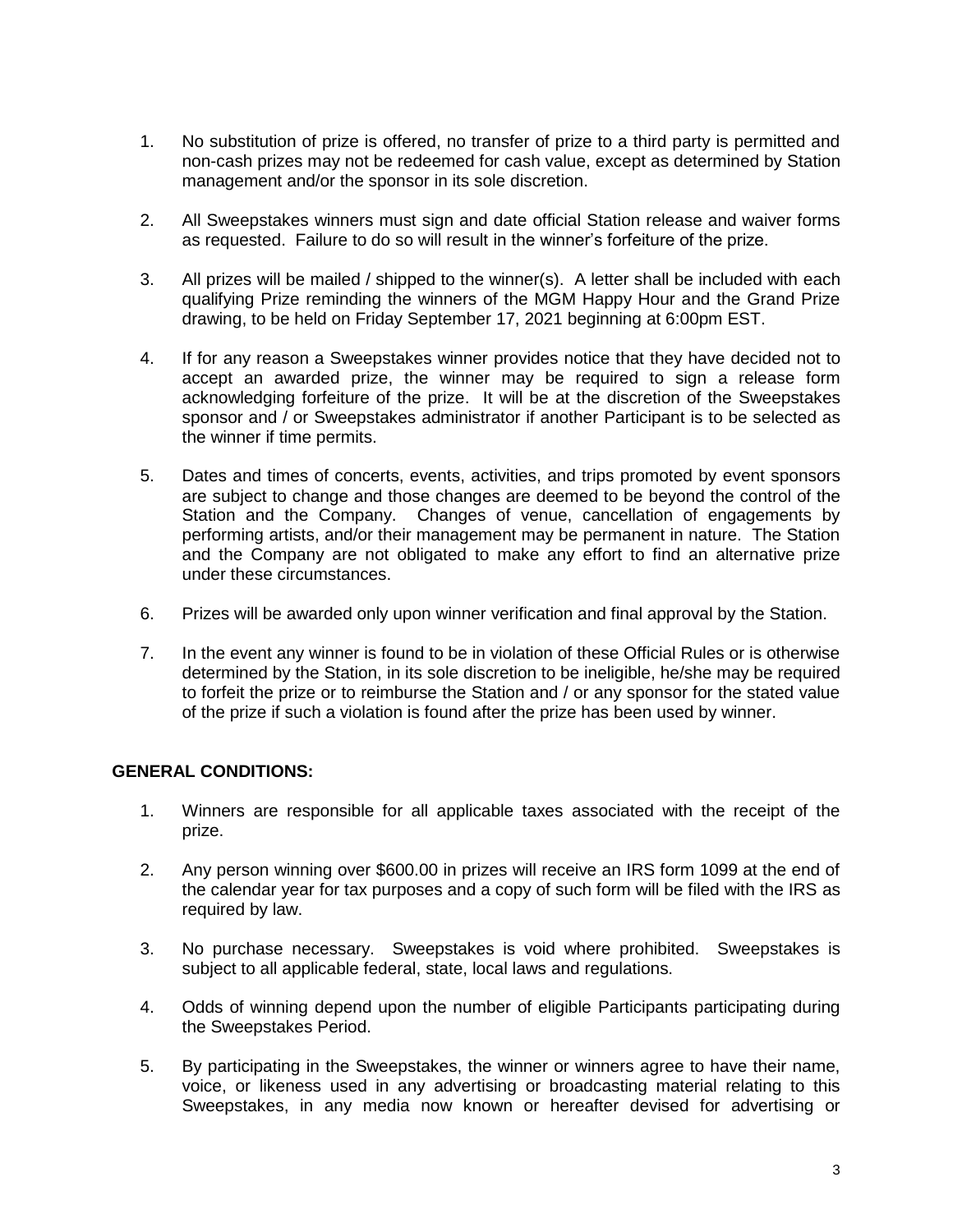promotional purposes without additional compensation, and must sign a publicity release prior to acceptance of the prize. By entering this Sweepstakes, each participant agrees to comply with these Official Sweepstakes Rules and the decisions of the Station and / or Sweepstakes sponsor which shall be final and binding in all aspects relating to the Sweepstakes.

- 6. The Station and the Company retain the right to disqualify any Participant if all Sweepstakes rules are not followed.
- 7. So long as no participant is materially adversely affected, the Station reserves the right to make changes in the Sweepstakes rules, which will become effective upon being announced on the air and posted online.
- 8. All Sweepstakes winners will be required to sign a liability release prior to acceptance of any prize. Pursuant to the liability release, the winner or winners will agree to hold the Station, the Company, sponsor, any other Sweepstakes parties and each of their respective affiliates, subsidiaries, agencies, officers, shareholders, directors, employees, agents and representatives of each of the foregoing, harmless against any and all claims or liability, directly or indirectly related to or arising from or in connection with Sweepstakes participation or the acceptance, possession or use / misuse of any awarded prize or any portion thereof, or participation in prize-related activities, including but not limited to any related travel.
- 9. By accepting the prize, the winner acknowledges that the Station and the Company have neither made, nor are in any manner responsible or liable for, any warranty, representation or guarantee, express or implied, in fact or in law, relative to the prize or to any portion thereof, including but not limited to its quality, mechanical condition or fitness for a particular purpose.
- 10. The Station, the Company, participating sponsors and their respective parent companies, subsidiaries, affiliates or their representatives, agents and employees are not responsible for the inability of any Participant to complete or continue an internet registration due to equipment malfunction, busy lines, inadvertent disconnections, unavailable network, server, Internet Service Provider (ISP) or other connections, communication failures or human error that may occur in the transmission, receipt or processing of entries, including any injury or damage to any computer arising from or relating to participation in this Promotion. Any use of robotic, macro, automatic, programmed or like entry methods will void all such entries, and may subject that entrant to disqualification. In addition, the Station, the Company, participating sponsors and their respective parent companies, subsidiaries, affiliates or their representatives, agents and employees are not responsible for late, lost, misdirected, mutilated, illegible or incomplete Sweepstakes entries. No mechanically reproduced or automated entries permitted. Entry materials/data that have been tampered with or altered are void. Once submitted, entrie0s become the property of the Station and the Company and will not be returned.
- 11. The Station, the Company, its subsidiaries, its affiliates, participating sponsors and promotional partners will not assume any responsibility for any changes in the execution of the Sweepstakes, including cancellation of the Sweepstakes as a result of the occurrence of events not within the control of the Station, the Company, its subsidiaries, affiliates, participating sponsors, promotional partners and other radio